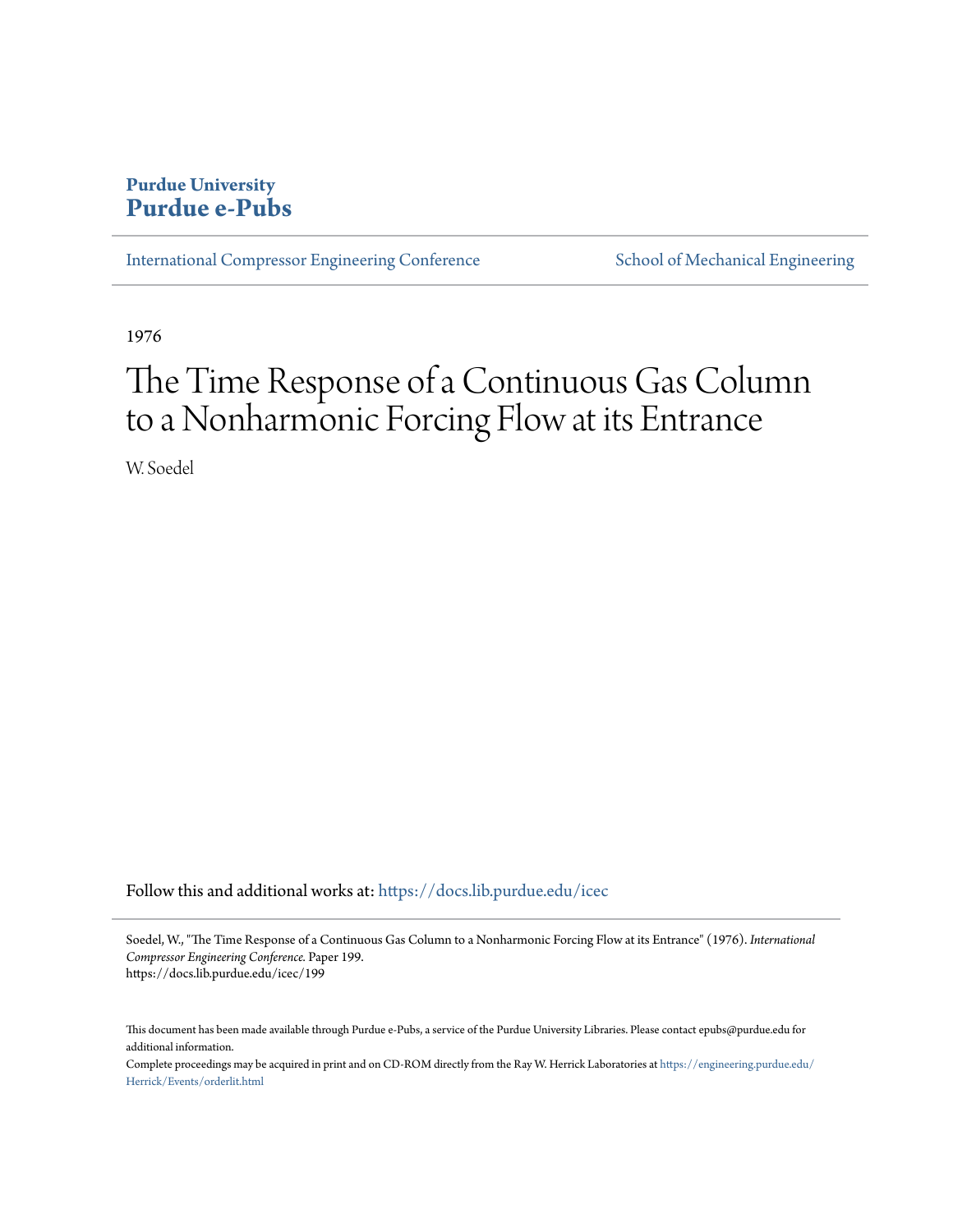## THE TIME RESPONSE OF A CONTINUOUS GAS COLUMN TO <sup>A</sup> NONHARMONIC FORCING FLOW AT ITS ENTRANCE

Werner Soedel Professor of Mechanical Engineering Ray W. Herrick Laboratories Purdue University

#### INTRODUCTION

The purpose of this paper is to report an addition to the work of the reference  $[1]$ , where the pressure to entrance displacement relationship of an anechoic pipe was developed. This was needed in order to allow <sup>a</sup> combination of Helmholtz resonator type models [2,3] with an anechoic termination, as it may occur in certain refrigeration compressor systems. In this paper, the case was addressed where a volume-neck type manifold terminates in a long but finite <sup>p</sup>ipe, which in turn terminates in a collection tank. This combination occurs often in air compressors. A long pipe cannot any longer be treated as a neck and a continuous approach is needed.

In the following, the special case of a gas column of uniform crossection was treated as example. The approach can without fundamental difficulty be generalized to include <sup>p</sup>iecewise continuous gas columns and gas columns of varying crossection.

The paper is primarily mathematical in nature and is directed to those that attack compressor gas oscillations in the time domain using Helmholtz resonator models or linear wave travel approaches. For a discussion of these and other time domain ap-proaches, the reader is refered to reference  $[4]$ .

## SETTING UP THE GOVERNING EQUATION

Let us consider a pipe of uniform crossection. The termination is a large collection volume or tank. At the entrance of the system, we wish to know the pressure as function of entrance mass flow.

The equation of motion for gas particles for uniform or piecewise uniform pipes is wellknown:

$$
\frac{\partial^2 \xi}{\partial x^2} - \frac{1}{c^2} \frac{\partial^2 \xi}{\partial t^2} = 0
$$
 (1)

If we designate by  $x = 0$  the entrance to the pipe system and  $b\bar{y}$  x = L the exit into the large collection volume, we have as boundary conditions

$$
\frac{\partial \xi}{\partial x} (L, t) = 0
$$
 (2)

$$
\rho_{0}A \xi(o,t) = \int_{o}^{t} \dot{M} dt
$$
 (3)

To solve this problem, we must make the following substitution:

$$
\xi(x,t) = \xi(o,t) + \eta(x,t) \qquad (4)
$$

Then

$$
\frac{\partial^2 \eta}{\partial x^2} - \frac{1}{c^2} \frac{\partial^2 \eta}{\partial t^2} = \frac{1}{c^2 \rho_0 A} \frac{d\dot{M}}{dt}
$$
 (5)

The boundary conditions become

$$
\frac{\partial \eta}{\partial x} (L, t) = 0 \qquad (6)
$$

$$
\eta(o,t) = 0 \tag{7}
$$

Therefore, we have to solve Equation (5), with Equations (6) and (7) as boundary conditions. The particle displacement solution is then <sup>g</sup>iven by Equation (4). The pressure solution is given by

$$
p(x,t) = -c^2 \rho_o \frac{\partial \xi(x,t)}{\partial x}
$$
 (8)

Note that if the collection tank is not large, boundary condition (6) modifies to

$$
\frac{\partial \pi}{\partial n} \left( \mathbf{L}, \mathbf{t} \right) - \frac{\pi}{N} \eta \left( \mathbf{L}, \mathbf{t} \right) = 0 \tag{9}
$$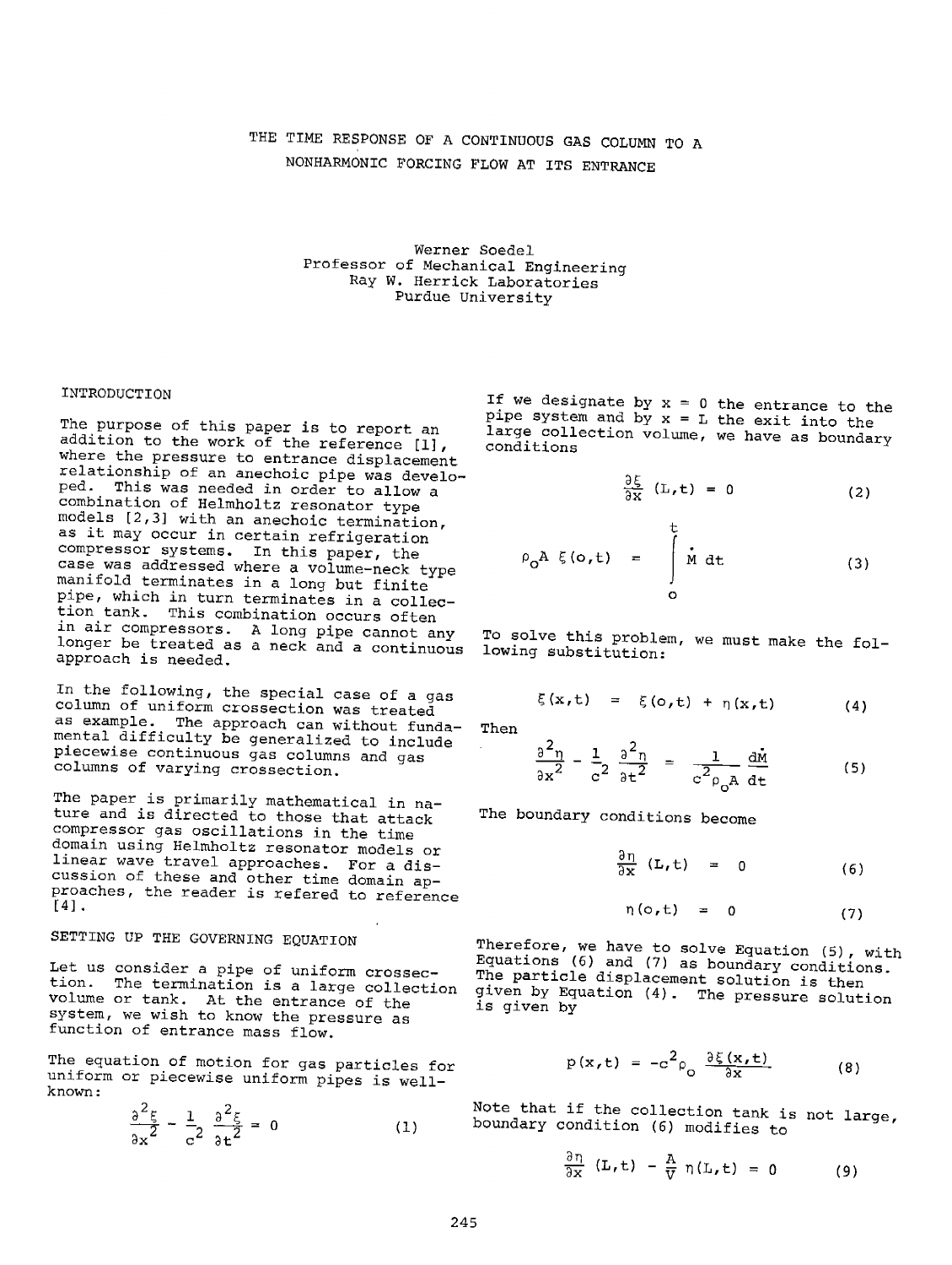## EIGENVALUES OF THE GAS COLUMN

Solving the homogeneous part of Equation (5), we recognize solutions of the form

 $\overline{a}$ 

$$
\eta(x,t) = \bar{\eta}(x) e^{i\omega t} \qquad (10)
$$

Substituting this into

$$
\frac{\partial^2 \eta}{\partial x^2} - \frac{1}{c^2} \frac{\partial^2 \eta}{\partial t^2} = 0
$$
 (11)

gives

$$
\frac{d^2 \bar{\eta}}{dt^2} + \left(\frac{\omega}{c}\right)^2 \bar{\eta} = 0
$$
 (12)

its solution is

$$
\overline{\eta}(x) = A \sin \frac{\omega}{c} x + B \cos \frac{\omega}{c} x \qquad (13)
$$

Equations (6) and (7) become

$$
\frac{\partial \bar{\eta}}{\partial x} (L) = 0
$$
 (14)

$$
\overline{\eta}(o) = 0 \tag{15}
$$

Substituting (13) into (15) gives

$$
B = 0 \tag{16}
$$

Substituting (13) into (14) gives

$$
\cos \frac{\omega}{c} \mathbf{L} = 0 \tag{17}
$$

This is satisfied whenever

$$
\frac{\omega L}{C} = \frac{\pi}{2}, \frac{3\pi}{2}, \frac{5\pi}{2}, \ldots
$$
 (18)

or

$$
\omega_{n} = (2n - 1)\frac{\pi}{2} \frac{c}{L} \qquad (n = 1, 2, ...)
$$
 (19)

The associated eigenfunction (mode shape) is, from (13),

$$
\bar{n}_n(x) = \sin \frac{\omega_n}{c} x
$$
 (20)

SOLUTION BY MODAL EXPANSION

We are now able to solve Equation (5) by modal expansion. Let

$$
\eta(x,t) = \sum_{n=1}^{\infty} q_n(t) \overline{n}_n(x) \qquad (21)
$$

Substituting this into Equation (5) and making use of Equation (12) gives

$$
-\Sigma \left(\frac{d^2q_n}{dt^2} + \omega_n^2 q_n\right) \overline{n}_n(x) = \frac{1}{\rho_0 A} \frac{d\dot{x}}{dt}
$$
 (22)

Because of orthogonality of the eigen functions

$$
\int_{x=0}^{L} \bar{n}_{n}(x) \bar{n}_{n}(x) ds = \begin{cases} 0 & ; & n \neq m \\ \int_{\bar{n}_{n}}^{L} (x) dx & ; & n = m \\ 0 & & \end{cases}
$$
 (23)

We may multiply (22) by  $\overline{n}_{m}(x)$  and integrate. This allows us to remove the summation and Equation (22) becomes

$$
\frac{d^2q_n}{dt^2} + \omega_n^2 q_n = Q_n(t)
$$
 (24)

where

$$
Q_{n}(t) = -\frac{1}{\rho_{0}AN_{n}}\frac{d\dot{M}}{dt}\int_{0}^{L} \overline{\eta}_{n}(x) dx
$$
 (25)

$$
N_{n} = \int_{0}^{L} \frac{2}{n_{n}}(x) dx
$$
 (26)

For zero initial conditions, the solution of Equation (24) is

$$
q_{n}(t) = \frac{1}{\omega_{n}} \int_{0}^{t} Q_{n}(\tau) \sin \omega_{n}(t - \tau) dt
$$
 (27)

Since the inputs response of (24) is

$$
g(t) = \frac{1}{\omega_n} \sin \omega_n^t
$$
 (28)

Equation (21) becomes

$$
\eta(x,t) = -\sum_{n=1}^{\infty} \overline{\eta}_n(x) \int_0^L \overline{\eta}_n(x) dx \frac{1}{\omega_n N_n}
$$

$$
\int_0^t \frac{d\dot{M}}{dt} \Big|_{t=\tau} \sin \omega_n(t-\tau) d\tau \qquad (29)
$$

246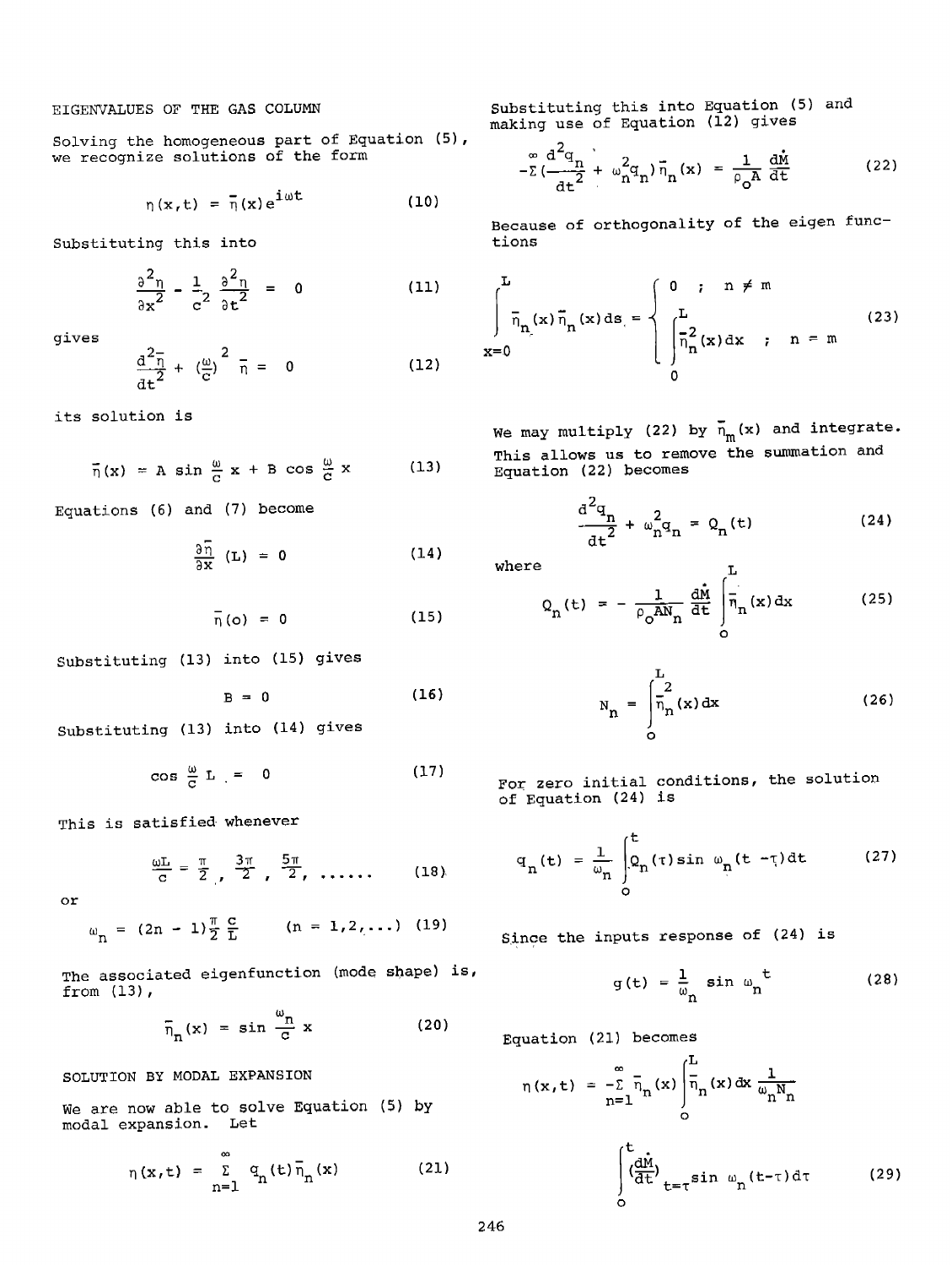Equation (8) becomes, utilizing (4) and (30)

$$
p(x,t) = c^2 \rho_0 \sum_{n=1}^{\infty} \frac{\partial \overline{\eta}_n(x)}{\partial x} \int_0^L \overline{\eta}_n(x) dx \frac{1}{\omega_n N_n}
$$

$$
\int_0^L \left(\frac{dM}{dt}\right)_{t=\tau} \sin \omega_n(t-\tau) d\tau
$$
(30)

This equation relates the input mass flow rate M at the pipe entrance to the pressure at any position x along the pipe.

Note, that since

$$
\frac{dM}{dt} = \frac{1}{\rho_0 A} \frac{d\xi(o, t)}{dt}
$$
 (31)

Equation (30) can also be interpreted as relating pressure in the pipe to input displacement.

Let us now substitute Equation (20).

Equation (30) becomes

$$
p(x, t) = \frac{2c^2 \rho_0}{L} \sum_{n=1}^{\infty} \frac{\cos \frac{\omega_n}{c} x}{\omega_n}
$$

$$
\int_{0}^{t} \left(\frac{dM}{dt}\right)_{t=\tau} \sin \omega_n (t-\tau) d\tau \qquad (32)
$$

At the entrance of the pipe, the pressure *is* 

$$
P(o, t) = \frac{2c^2 \rho_o}{L} \sum_{n=1}^{\infty} \frac{1}{\omega_n}
$$

$$
\int_0^t \left(\frac{d\dot{M}}{d\dot{t}}\right)_{t=\tau} \sin \omega_n (t-\tau) d\tau \qquad (33)
$$

Equations (32) and (33) can now be combined with time domain Helmholtz resonator models or can be used in their own right.

If we need to consider damping, it is best to work in terms of a modal damping coefficient  $\zeta_n$ . This coefficient varies with the mode number n and becomes larger as n increases. This means that higher frequency

modes are damped more. The best way to find  $\zeta_n$  is by measurement or by assuming values based on experience. Considering modal damping, Equation (24) becomes

$$
\frac{d^2q_n}{dt^2} + 2\zeta_n \omega_n \frac{dq_n}{dt} + \omega_n^2 q_n = 2_n(t)
$$
 (34)

The impulse response is

$$
g(t) = \frac{1}{\omega_n \sqrt{1-\zeta_n^2}} e^{-\zeta_n \omega_n t} \sin \sqrt{1-\zeta^2} \omega_n t
$$
 (35)

and thus

$$
p(x,t) = \frac{2c^2 \rho_0}{L} \sum_{n=1}^{\infty} \frac{\cos \frac{\omega_n}{C} x}{\omega_n \sqrt{1-\zeta_n^2}}
$$

$$
\int_0^t \left(\frac{dM}{dt}\right)_{t=\tau} e^{-\zeta_n \omega_n t} \sin \sqrt{1-\zeta^2(t-\tau)} d\tau
$$

$$
(36)
$$

The integral can easily be evaluated for many standard forms of mass flow rate input. For arbitrary inputs, the solution has to be set up as a numerical integration.

### CLOSURE

First, the wave equation was set up for the case of <sup>a</sup>mass flow input at one end of <sup>a</sup> uniform pipe. It was solved by defining <sup>a</sup> new variable and by using the technique of modal expansion.

The resulting equation is suited to be combined with lumped parameter models of the Helmholtz resonator type since it is formulated in the time domain.

The equation is also a valuable tool to investigate discharge and suction tuning for increased thermodynamic efficiency.

The fact that the solution is given in terms of a series of the natural modes might also be of interest. Modal expansion belongs to the tools of trade of the structural vibration analyst, but it *is* rarely found in fluid and gas mechanics. It may give new insights into suction and discharge system design, just because it looks at the same problem with <sup>a</sup> different set of glasses.

The need for working in the time domain, expecially when thermodynamic efficiency is to be investigated, does not have to be arqued.